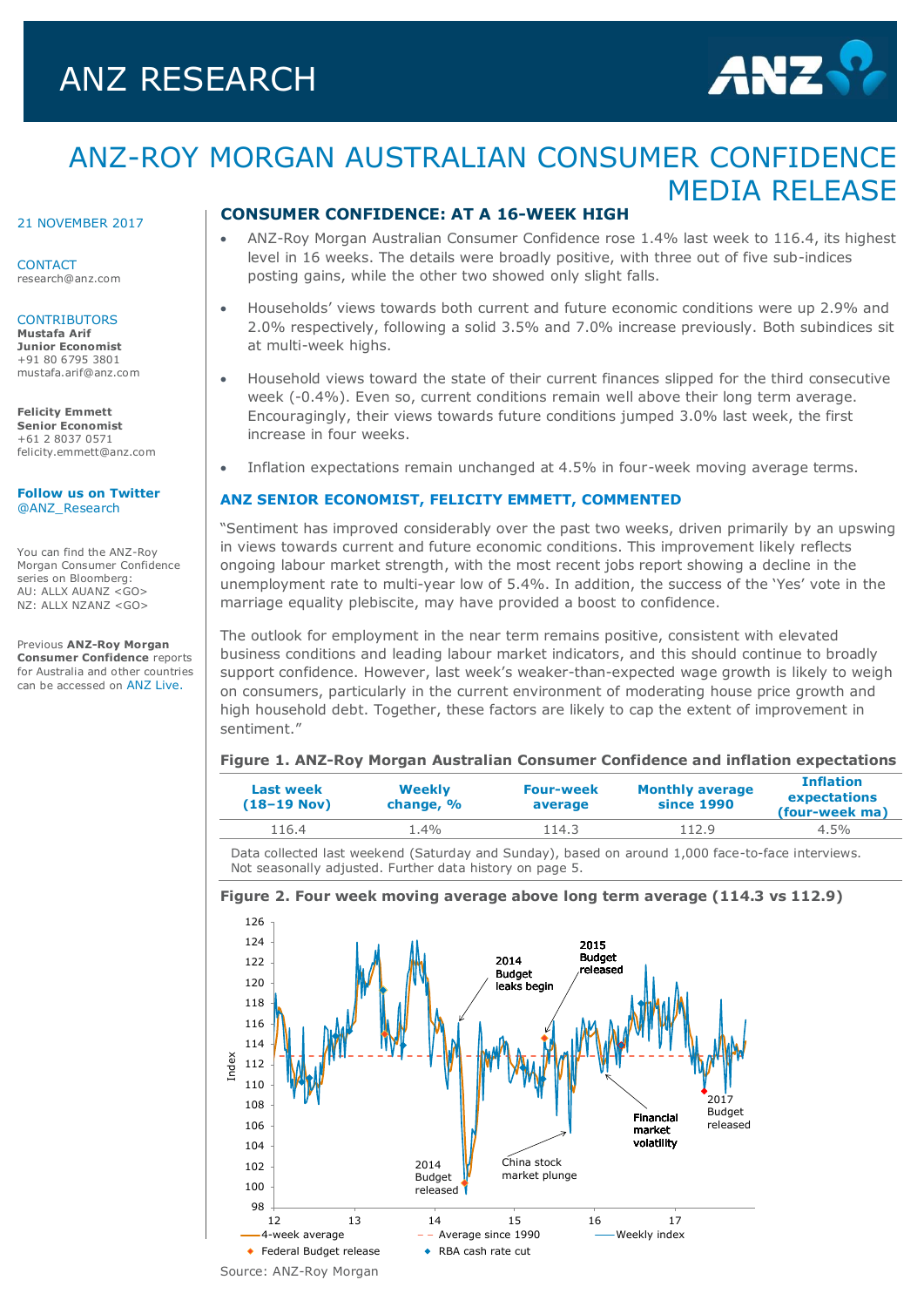

**Figure 3. Current financial conditions remain above their long term average…**

Source: ANZ-Roy Morgan



**Figure 4. …though future conditions are closer to their long term average.**

Source: ANZ-Roy Morgan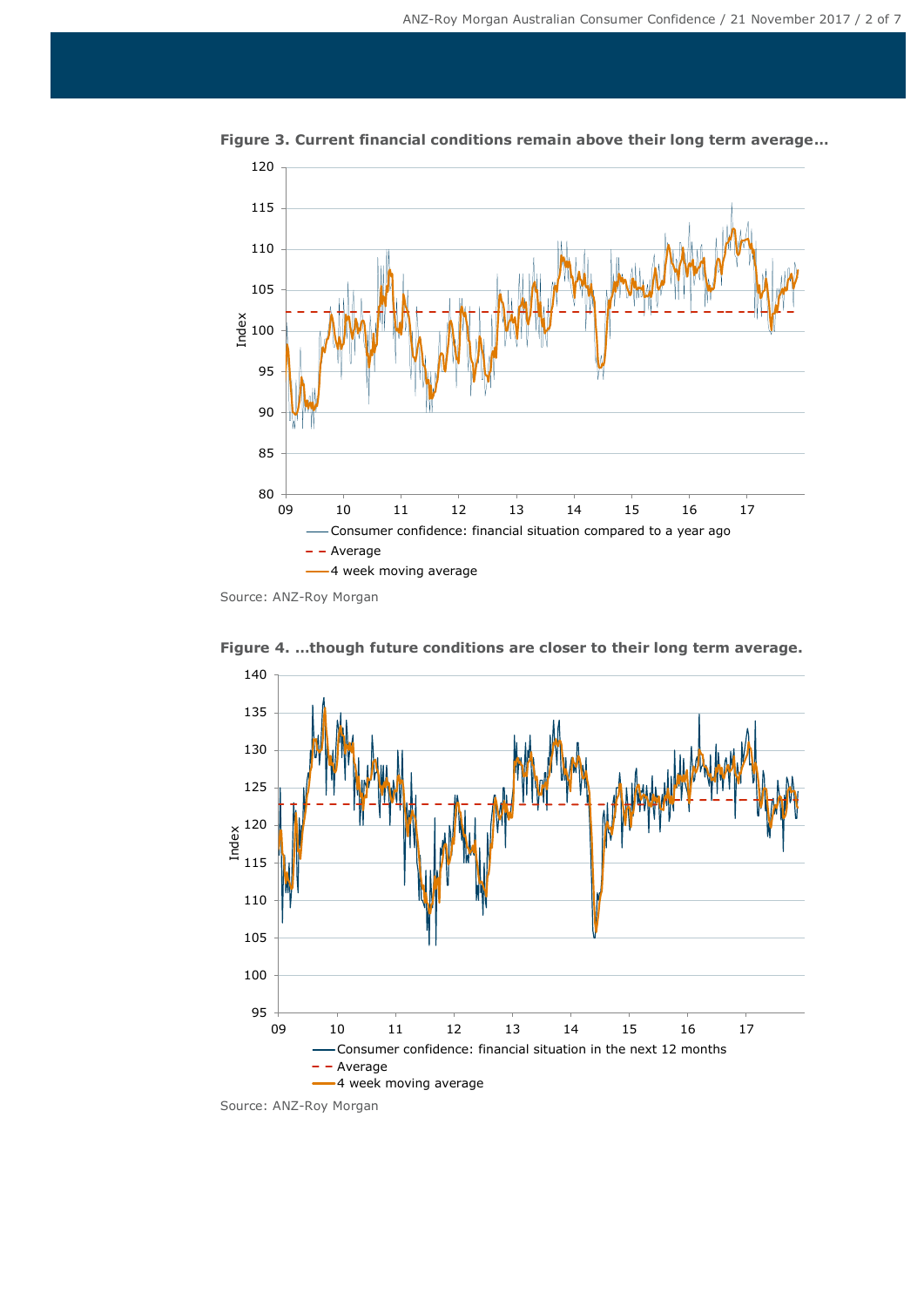

**Figure 5. Current economic conditions are slightly above average**

Source: ANZ-Roy Morgan

**Figure 6. Overall economic conditions have improved from their mid-September low** 140





Note: Financial conditions index is an average of 'financial situation compared to a year ago' and 'financial situation next year' sub-indices. Economic conditions index is an average of 'economic conditions in 12 months' and 'economic conditions in five years' sub-indices.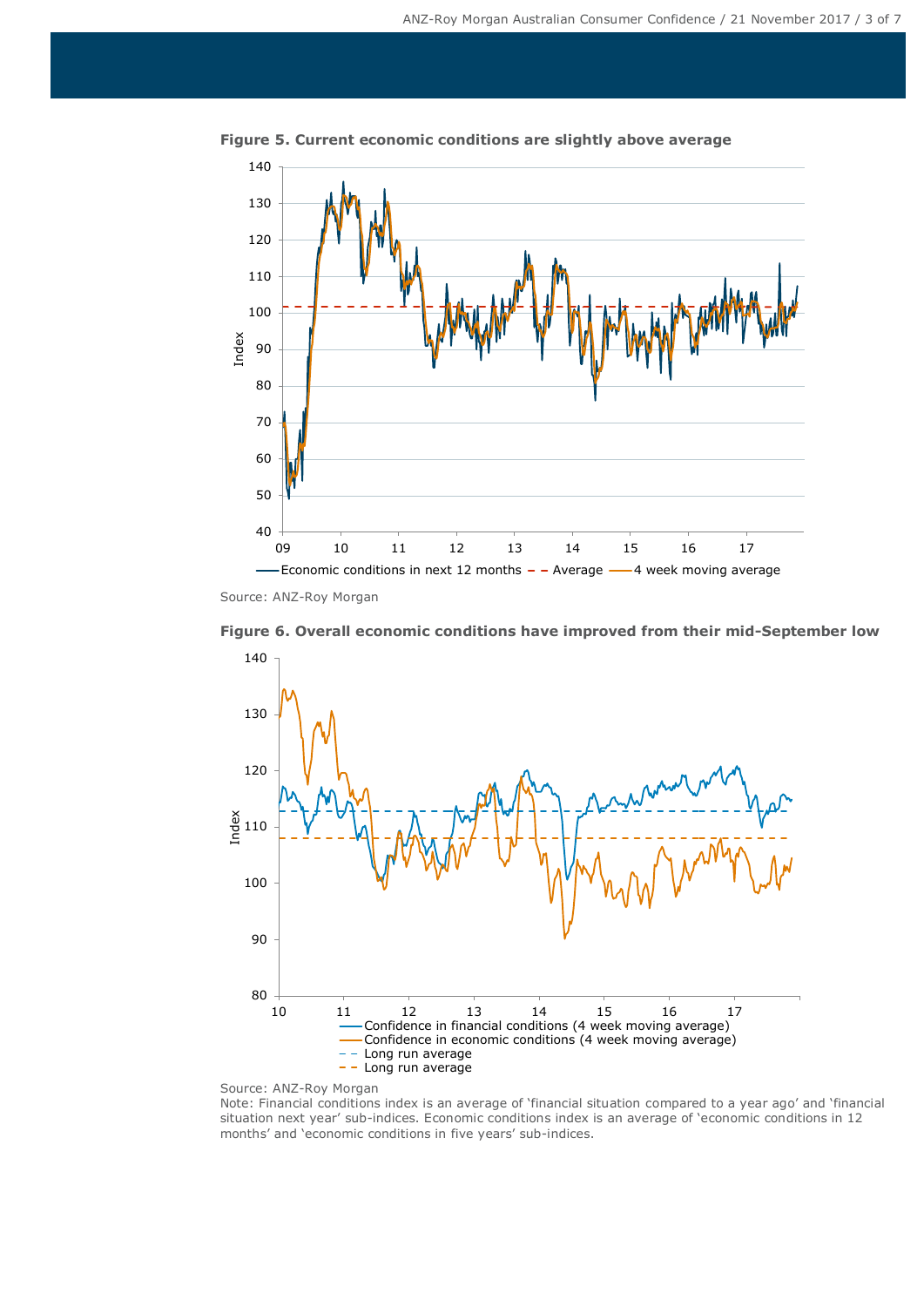

**Figure 7. Four-week moving average inflation expectations stable at 4.5%**

Source: ANZ- Roy Morgan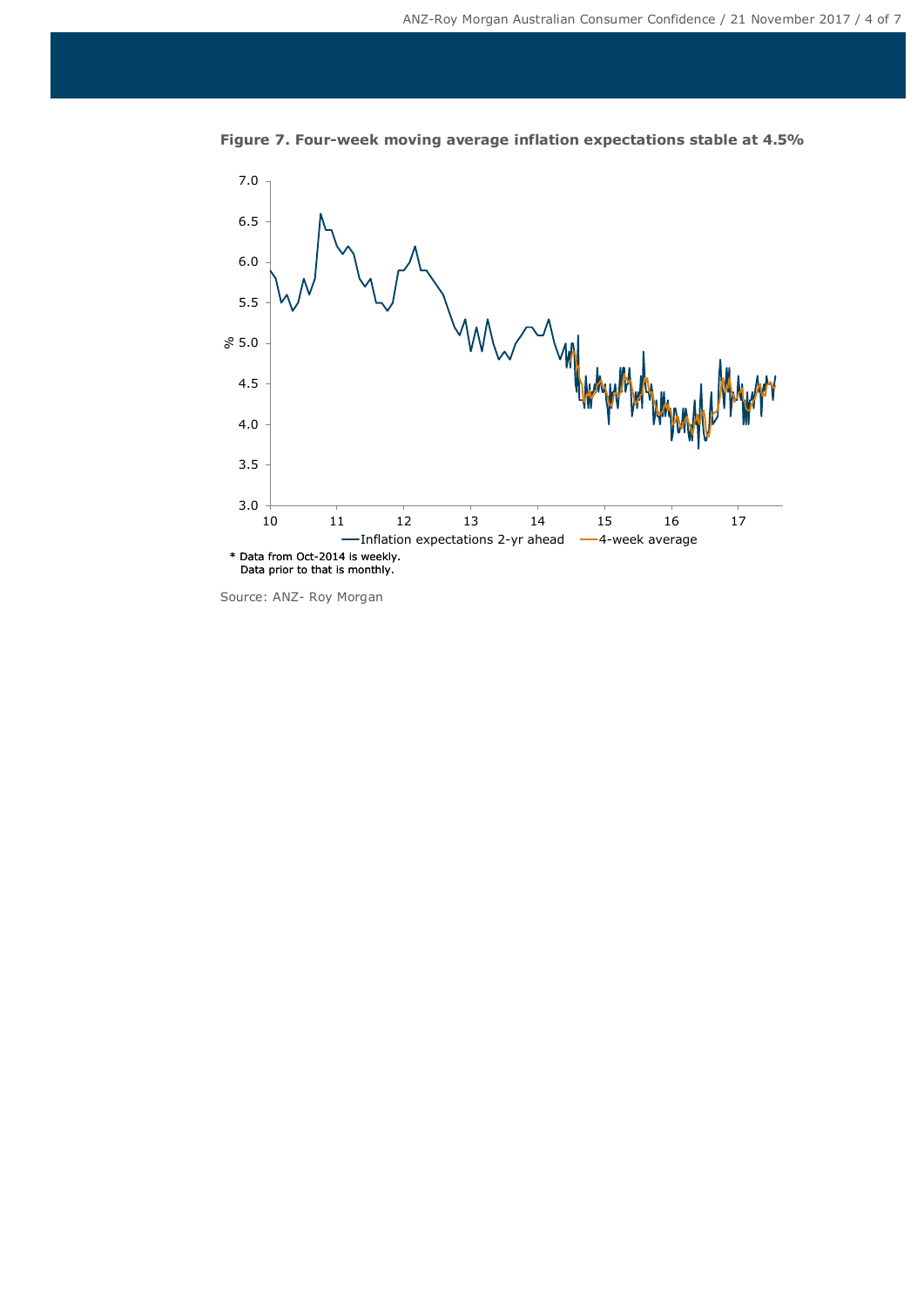|                   | <b>Headline index</b> |                   |                                                        | <b>Subindicies</b>                     |                                        |                                                        | <b>Inflation Expectations</b>                  |                                                         |
|-------------------|-----------------------|-------------------|--------------------------------------------------------|----------------------------------------|----------------------------------------|--------------------------------------------------------|------------------------------------------------|---------------------------------------------------------|
|                   | Last week moving      | 4-week<br>average | 1. Financial<br>situation<br>compared to<br>a year ago | 2. Financial<br>situation<br>next year | 3. Economic<br>conditions<br>next year | 4.<br><b>Economic</b><br>conditions<br>next 5<br>years | 5. Time to<br>buy a major<br>household<br>item | <b>6. Inflation</b><br>expectations 2-year<br>ahead (%) |
| Avg since<br>2001 |                       |                   |                                                        |                                        |                                        |                                                        |                                                |                                                         |
| <b>2010 avg</b>   | 116<br>124            |                   | 102<br>101                                             | 124<br>127                             | 105<br>124                             | 114<br>130                                             | 135<br>139                                     | 5.7                                                     |
| 2011 avg          | 114                   |                   | 97                                                     | 117                                    | 101                                    | 116                                                    | 140                                            | 6.0                                                     |
| <b>2012 avg</b>   | 113                   |                   | 99                                                     | 118                                    | 97                                     | 113                                                    | 138                                            | 5.8                                                     |
| 2013 avg          | 119                   | L,                | 104                                                    | 128                                    | 106                                    | 118                                                    | 139                                            | 5.0                                                     |
| 2014 avg          | 111                   |                   | 104                                                    | 121                                    | 94                                     | 106                                                    | 132                                            | 4.9                                                     |
| <b>2015 avg</b>   | 112                   |                   | 107                                                    | 124                                    | 94                                     | 106                                                    | 131                                            | 4.4                                                     |
| <b>2016 avg</b>   | 115                   |                   | 109                                                    | 127                                    | 99                                     | 108                                                    | 134                                            | 4.1                                                     |
| $7 - Feb - 16$    | 111.4                 | 112.0             | 106.4                                                  | 125.8                                  | 89.2                                   | 105.3                                                  | 130.3                                          | 4.3                                                     |
| 14-Feb-16         | 113.6                 | 112.1             | 107.7                                                  | 126.1                                  | 93.3                                   | 107.0                                                  | 134.1                                          | 4.1                                                     |
| 21-Feb-16         | 114.3                 | 112.6             | 110.0                                                  | 128.6                                  | 94.5                                   | 109.4                                                  | 128.8                                          | 4.1                                                     |
| 28-Feb-16         | 111.3                 | 112.7             | 107.0                                                  | 129.1                                  | 88.5                                   | 101.5                                                  | 130.4                                          | 4.0                                                     |
| $6$ -Mar-16       | 114.8                 | 113.5             | 106.2                                                  | 127.9                                  | 98.8                                   | 109.9                                                  | 131.7                                          | 4.4                                                     |
| 13-Mar-16         | 116.4                 | 114.2             | 110.2                                                  | 134.8                                  | 98.4                                   | 106.5                                                  | 132.4                                          | 4.1                                                     |
| 20-Mar-16         | 116.0                 | 114.6             | 110.6                                                  | 127.1                                  | 101.6                                  | 109.4                                                  | 131.2                                          | 4.4                                                     |
| 27-Mar-16         | 114.5                 | 115.4             | 106.1                                                  | 127.8                                  | 96.5                                   | 111.9                                                  | 130.1                                          | 4.1                                                     |
| $3 - Apr - 16$    | 113.4                 | 115.1             | 108.9                                                  | 128.0                                  | 95.7                                   | 103.4                                                  | 130.8                                          | 4.2                                                     |
| $10-Apr-16$       | 112.0                 | 114.0             | 102.9                                                  | 128.8                                  | 93.8                                   | 103.5                                                  | 131.0                                          | 4.3                                                     |
| 17-Apr-16         | 115.8                 | 113.9             | 106.9                                                  | 126.4                                  | 100.8                                  | 108.9                                                  | 135.9                                          | 4.1                                                     |
| 24-Apr-16         | 111.7                 | 113.2             | 103.4                                                  | 128.0                                  | 94.1                                   | 103.5                                                  | 129.7                                          | 4.2                                                     |
| $1-May-16$        | 113.9                 | 113.4             | 106.4                                                  | 126.8                                  | 98.1                                   | 106.5                                                  | 131.7                                          | 3.8                                                     |
| $8-May-16$        | 113.9                 | 113.8             | 105.6                                                  | 126.0                                  | 96.9                                   | 106.5                                                  | 134.6                                          | 3.9                                                     |
| $15-May-16$       | 115.1                 | 113.7             | 103.7                                                  | 125.2                                  | 102.8                                  | 110.0                                                  | 133.7                                          | 4.2                                                     |
| 22-May-16         | 115.7                 | 114.7             | 105.1                                                  | 129.4                                  | 102.4                                  | 107.6                                                  | 134.0                                          | 4.2                                                     |
| 29-May-16         | 113.2                 | 114.5             | 105.8                                                  | 123.3                                  | 95.6                                   | 105.0                                                  | 136.5                                          | 4.1                                                     |
| $5 - Jun-16$      | 116.8                 | 115.2             | 106.3                                                  | 126.4                                  | 102.3                                  | 108.7                                                  | 140.2                                          | 3.9                                                     |
| $12$ -Jun-16      | 116.4                 | 115.5             | 108.1                                                  | 126.0                                  | 102.6                                  | 108.6                                                  | 137.0                                          | 3.9                                                     |
| 19-Jun-16         | 118.8                 | 116.3             | 111.4                                                  | 127.4                                  | 104.6                                  | 111.2                                                  | 139.2                                          | 4.0                                                     |
| $26 - Jun-16$     | 116.8                 | 117.2             | 108.8                                                  | 130.8                                  | 95.2                                   | 110.3                                                  | 139.0                                          | 4.0                                                     |
| $3-Ju-16$         | 115.8                 | 117.0             | 107.1                                                  | 124.2                                  | 99.7                                   | 112.2                                                  | 135.6                                          | 4.2                                                     |
| $10 -$ Jul-16     | 115.2                 | 116.7             | 107.4                                                  | 129.7                                  | 95.6                                   | 109.2                                                  | 133.9                                          | 3.9                                                     |
| $17 -$ Jul-16     | 114.9                 | 115.7             | 107.6                                                  | 127.4                                  | 98.6                                   | 107.3                                                  | 133.4                                          | 4.2                                                     |
| $24 - Jul - 16$   | 115.5                 | 115.4             | 105.5                                                  | 126.0                                  | 100.1                                  | 108.4                                                  | 137.3                                          | 4.1                                                     |
| $31 -$ Jul-16     | 118.0                 | 115.9             | 112.7                                                  | 127.6                                  | 103.8                                  | 107.8                                                  | 138.1                                          | 3.9                                                     |
| $7 - Aug-16$      | 114.7                 | 115.8             | 109.6                                                  | 124.6                                  | 94.9                                   | 106.7                                                  | 137.6                                          | 3.8                                                     |
| 14-Aug-16         | 117.6                 | 116.5             | 109.5                                                  | 126.7                                  | 104.0                                  | 111.6                                                  | 136.1                                          | 4.0                                                     |
| 21-Aug-16         | 121.8                 | 118.0             | 110.9                                                  | 128.5                                  | 109.6                                  | 117.0                                                  | 143.0                                          | 3.8                                                     |
| 28-Aug-16         | 118.4                 | 118.1             | 113.0                                                  | 129.0                                  | 101.9                                  | 108.2                                                  | 140.1                                          | 4.1                                                     |
| $4-Sep-16$        | 114.3                 | 118.0             | 110.0                                                  | 127.5                                  | 94.2                                   | 105.3                                                  | 134.7                                          | 4.3                                                     |
| 11-Sep-16         | 118.1                 | 118.2             | 111.8                                                  | 127.1                                  | 101.8                                  | 110.1                                                  | 139.9                                          | 4.0                                                     |
| 18-Sep-16         | 115.5                 | 116.6             | 109.8                                                  | 124.8                                  | 100.7                                  | 108.6                                                  | 133.5                                          | 4.1                                                     |
| 25-Sep-16         | 120.6                 | 117.1             | 115.7                                                  | 129.8                                  | 106.7                                  | 112.5                                                  | 138.5                                          | 3.7                                                     |
| $2 - Oct - 16$    | 117.9                 | 118.0             | 112.6                                                  | 128.0                                  | 104.5                                  | 110.9                                                  | 133.3                                          | 4.2                                                     |
| $9-0ct-16$        | 117.5                 | 117.9             | 111.9                                                  | 128.9                                  | 102.9                                  | 111.7                                                  | 132.2                                          | 4.5                                                     |
| $16 - Oct - 16$   | 117.8                 | 118.5             | 109.2                                                  | 130.2                                  | 103.3                                  | 111.6                                                  | 134.9                                          | 4.1                                                     |
| $23-0ct-16$       | 113.6                 | 116.7             | 109.0                                                  | 120.9                                  | 100.5                                  | 106.1                                                  | 131.6                                          | 3.9                                                     |
| 30-Oct-16         | 114.1                 | 115.8             | 107.8                                                  | 126.1                                  | 97.3                                   | 104.4                                                  | 134.6                                          | 3.8                                                     |
| $6-Nov-16$        | 117.8                 | 115.8             | 111.0                                                  | 128.3                                  | 104.9                                  | 109.8                                                  | 135.2                                          | 3.8                                                     |
| 13-Nov-16         | 118.2                 | 115.9             | 110.1                                                  | 126.8                                  | 106.2                                  | 113.6                                                  | 134.3                                          | 3.9                                                     |
| 20-Nov-16         | 115.5                 | 116.4             | 112.4                                                  | 126.8                                  | 100.3                                  | 105.1                                                  | 132.9                                          | 3.9                                                     |
| 27-Nov-16         | 115.4                 | 116.7             | 110.7                                                  | 125.6                                  | 101.0                                  | 108.4                                                  | 131.3                                          | 4.2                                                     |
| $4-Dec-16$        | 118.6                 | 116.9             | 110.9                                                  | 131.1                                  | 103.9                                  | 110.8                                                  | 136.6                                          | 4.4                                                     |
| 11-Dec-16         | 113.4                 | 115.7             | 110.1                                                  | 128.4                                  | 91.7                                   | 108.9                                                  | 128.1                                          | 4.0                                                     |
| $8-Jan-17$        | 120.1                 | 116.9             | 113.4                                                  | 132.9                                  | 102.0                                  | 111.3                                                  | 141.0                                          | 4.1                                                     |
| 15-Jan-17         | 119.3                 | 117.9             | 108.0                                                  | 132.0                                  | 102.0                                  | 112.0                                                  | 142.5                                          | 4.6                                                     |
| 22-Jan-17         | 117.0                 | 117.5             | 108.8                                                  | 128.0                                  | 100.0                                  | 109.3                                                  | 138.9                                          | 4.8                                                     |
| 29-Jan-17         | 118.1                 | 118.6             | 112.5                                                  | 128.2                                  | 105.4                                  | 106.0                                                  | 138.3                                          | 4.5                                                     |
| 5-Feb-17          | 117.5                 | 118.0             | 108.7                                                  | 127.9                                  | 105.7                                  | 111.0                                                  | 134.4                                          | 4.4                                                     |
| 12-Feb-17         | 116.4                 | 117.3             | 109.8                                                  | 125.6                                  | 101.7                                  | 110.2                                                  | 134.5                                          | 4.2                                                     |
| 19-Feb-17         | 113./                 | 116.4             | 101.6                                                  | 126.0                                  | 100.1                                  | 104.8                                                  | 136.3                                          | 4.5                                                     |
| 26-Feb-17         | 119.1                 | 116.7             | 111.0                                                  | 133.9                                  | 104.5                                  | 106.6                                                  | 139.7                                          | 4.7                                                     |
| 5-Mar-17          | 113.9                 | 115.8             | 101.4                                                  | 125.6                                  | 105.8                                  | 106.2                                                  | 130.6                                          | 4.4                                                     |
| 12-Mar-17         | 113.1                 | 115.0             | 104.5                                                  | 121.3                                  | 100.3                                  | 107.0                                                  | 132.3                                          | 4.7                                                     |
| 19-Mar-17         | 112.0                 | 114.5             | 105.5                                                  | 121.2                                  | 97.0                                   | 103.3                                                  | 132.8                                          | 4.1                                                     |
| 26-Mar-17         | 113.8                 | 113.2             | 104.6                                                  | 124.8                                  | 99.6                                   | 106.2                                                  | 133.4                                          | 4.3                                                     |
| $2 - Apr - 17$    | 111.1                 | 112.5             | 101.7                                                  | 122.2                                  | 94.2                                   | 103.0                                                  | 134.1                                          | 4.4                                                     |
| $9 - Apr - 17$    | 114.8                 | 112.9             | 107.0                                                  | 123.9                                  | 97.5                                   | 105.7                                                  | 139.9                                          | 4.3                                                     |
| 16-Apr-17         | 112.6                 | 113.1             | 106.2                                                  | 127.3                                  | 95.6                                   | 101.4                                                  | 132.7                                          | 4.3                                                     |
| 23-Apr-17         | 111.2                 | 112.4             | 104.9                                                  | 126.5                                  | 90.5                                   | 101.6                                                  | 132.5                                          | 4.3                                                     |
| 30-Apr-17         | 111.3                 | 112.5             | 107.6                                                  | 121.9                                  | 92.3                                   | 102.3                                                  | 132.3                                          | 4.6                                                     |
| $7-May-17$        | 112.3                 | 111.9             | 104.1                                                  | 123.4                                  | 96.9                                   | 107.3                                                  | 130.1                                          | 4.4                                                     |
| 14-May-17         | 109.4                 | 111.1             | 100.8                                                  | 118.5                                  | 93.1                                   | 101.4                                                  | 133.3                                          | 4.3                                                     |
| 21-May-17         | 110.5                 | 110.9             | 100.0                                                  | 120.3                                  | 93.9                                   | 102.0                                                  | 136.3                                          | 4.5                                                     |
| 28-May-17         | 112.2                 | 111.1             | 99.9                                                   | 118.3                                  | 97.2                                   | 106.7                                                  | 139.1                                          | 4.0                                                     |
| $4 - Jun-17$      | 112.9                 | 111.3             | 99.5                                                   | 121.5                                  | 98.6                                   | 103.3                                                  | 141.5                                          | 4.3                                                     |
| $11$ -Jun-17      | 112.9                 | 112.1             | 108.9                                                  | 123.3                                  | 93.5                                   | 100.6                                                  | 138.0                                          | 4.0                                                     |
| 18-Jun-17         | 112.4                 | 112.6             | 100.1                                                  | 123.6                                  | 94.1                                   | 103.4                                                  | 140.7                                          | 4.4                                                     |
| 25-Jun-17         | 111.8                 | 112.5             | 99.9                                                   | 121.5                                  | 96.4                                   | 103.0                                                  | 138.2                                          | 4.0                                                     |
| $2 - Jul - 17$    | 114.5                 | 112.9             | 103.7                                                  | 122.5                                  | 100.0                                  | 106.1                                                  | 140.0                                          | 4.3                                                     |
| $9 -$ Jul-17      | 113.0                 | 112.9             | 105.2                                                  | 121.5                                  | 93.8                                   | 103.5                                                  | 140.7                                          | 4.3                                                     |
| $16 -$ Jul-17     | 112.5                 | 113.0             | 103.3                                                  | 126.0                                  | 93.8                                   | 101.8                                                  | 137.5                                          | 4.4                                                     |
| 23-Jul-17         | 115.1                 | 113.8             | 105.2                                                  | 124.6                                  | 101.2                                  | 104.5                                                  | 140.0                                          | 4.2                                                     |
| 30-Jul-17         | 118.4                 | 114.8             | 103.9                                                  | 123.5                                  | 113.6                                  | 113.1                                                  | 141.2                                          | 4.4                                                     |
| $6 - Aug-17$      | 113.7                 | 114.9             | 106.8                                                  | 120.7                                  | 101.4                                  | 104.9                                                  | 134.7                                          | 4.5                                                     |
| 13-Aug-17         | 111.7                 | 114.7             | 104.7                                                  | 123.0                                  | 95.3                                   | 105.1                                                  | 130.6                                          | 4.6                                                     |
| 20-Aug-17         | 109.2                 | 113.3             | 102.5                                                  | 116.5                                  | 93.9                                   | 98.0                                                   | 135.1                                          | 4.4                                                     |
| 27-Aug-17         | 113.5                 | 112.0             | 107.3                                                  | 124.0                                  | 99.2                                   | 100.2                                                  | 137.1                                          | 4.5                                                     |
| $3-Sep-17$        | 114.1                 | 112.1             | 105.2                                                  | 121.9                                  | 101.8                                  | 105.7                                                  | 136.2                                          | 4.1                                                     |
| 10-Sep-17         | 109.8                 | 111.7             | 104.9                                                  | 126.4                                  | 93.6                                   | 98.1                                                   | 125.9                                          | 4.4<br>4.5                                              |
| 17-Sep-17         | 114.8                 | 113.1             | 107.6                                                  | 126.0                                  | 99.0                                   | 110.8                                                  | 130.9                                          | 4.4                                                     |
| 24-Sep-17         | 114.1                 | 113.2             | 107.7                                                  | 125.0                                  | 99.1                                   | 103.6                                                  | 135.2                                          |                                                         |
| $1 - Oct - 17$    | 113.4                 | 113.0             | 106.0                                                  | 123.0                                  | 101.6                                  | 105.7                                                  | 130.7                                          | 4.6                                                     |
| $8 - Oct - 17$    | 113.8                 | 114.0             | 106.7                                                  | 123.4                                  | 101.2                                  | 104.7                                                  | 133.1                                          | 4.5                                                     |
| 15-Oct-17         | 112.4                 | 113.4             | 105.0                                                  | 126.5                                  | 99.2                                   | 102.2                                                  | 129.1                                          | 4.5                                                     |
| 22-Oct-17         | 113.3                 | 113.2             | 102.9                                                  | 125.4                                  | 103.5                                  | 105.8                                                  | 129.0                                          | 4.5                                                     |
| 29-Oct-17         | 113.4                 | 113.2             | 108.4                                                  | 123.0                                  | 98.8                                   | 104.2                                                  | 132.8                                          | 4.5                                                     |
| 5-Nov-17          | 112.6                 | 112.9             | 107.9                                                  | 120.9                                  | 100.9                                  | 101.3                                                  | 132.1                                          | 4.3                                                     |
| 12-Nov-17         | 114.8                 | 113.5             | 106.9                                                  | 120.9                                  | 104.4                                  | 108.4                                                  | 133.4                                          | 4.5                                                     |
| 19-Nov-17         | 116.4                 | 114.3             | 106.5                                                  | 124.5                                  | 107.4                                  | 110.6                                                  | 133.1                                          | 4.6                                                     |
|                   |                       |                   |                                                        |                                        |                                        |                                                        |                                                |                                                         |

### **Table 1. ANZ-Roy Morgan Australian Consumer Confidence**

Source: ANZ-Roy Morgan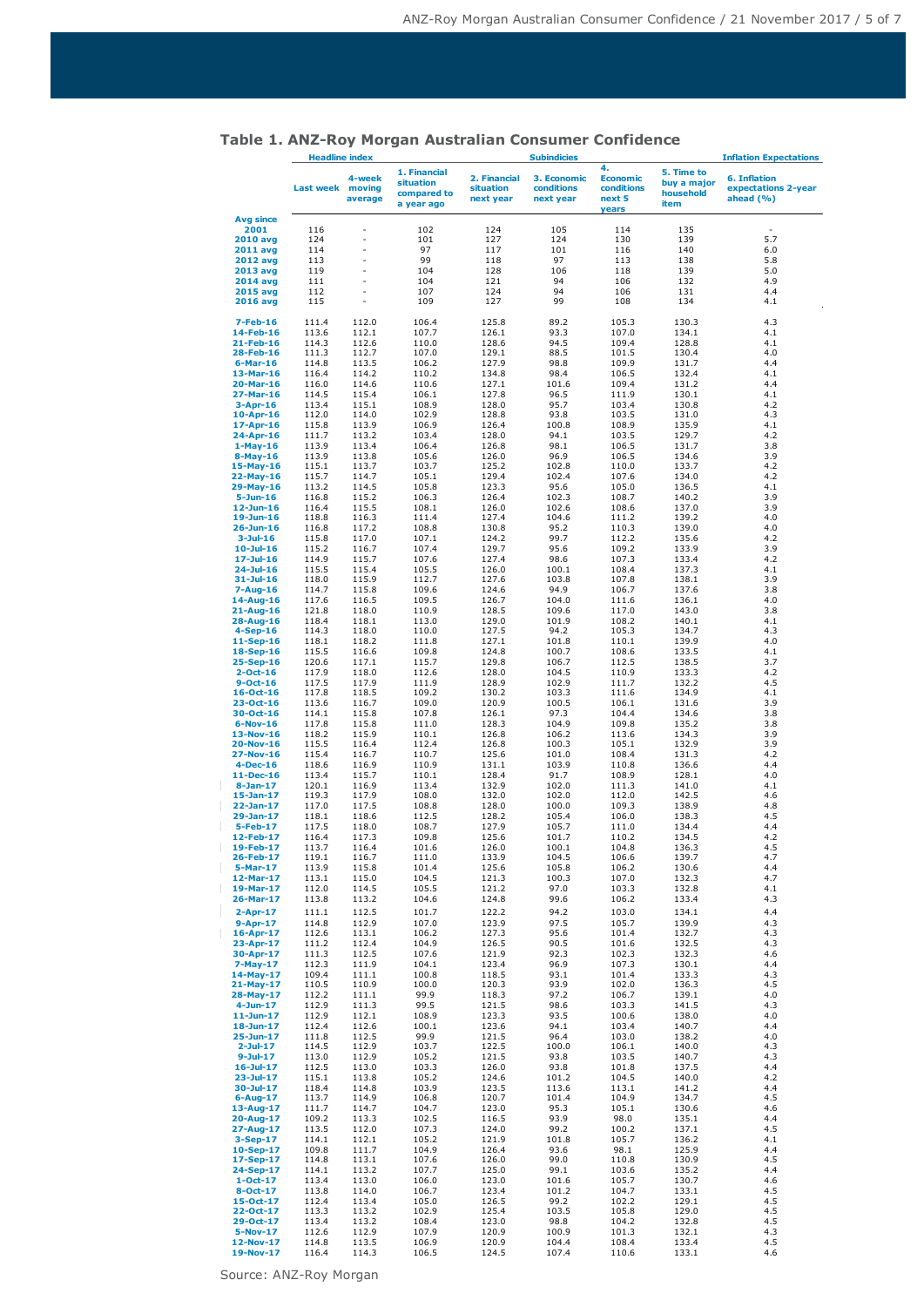#### [v.28.09.2017]

**This document is intended for ANZ's institutional, professional or wholesale clients, and not for individuals or retail persons. It should not be forwarded, copied or distributed. The information in this document is general in nature, and does not constitute personal financial product advice or take into account your objectives, financial situation or needs.** 

**This document may be restricted by law in certain jurisdictions. Persons who receive this document must inform themselves about and observe all relevant restrictions.**

**Disclaimer for all jurisdictions**: This document is prepared and distributed in your country/region by either: Australia and New Zealand Banking Group Limited (ABN11 005 357 522) (ANZ); or its relevant subsidiary or branch (each, an Affiliate), as appropriate or as set out below.

This document is distributed on the basis that it is only for the information of the specified recipient or permitted user of the relevant website (recipients).

This document is solely for informational purposes and nothing contained within is intended to be a recommendation, invitation, solicitation or offer by ANZ to sell, or buy, receive or provide any product or service, or to participate in a particular trading strategy.

Distribution of this document to you is only as may be permissible by the laws of your jurisdiction, and is not directed to or intended for distribution or use by recipients resident or located in jurisdictions where its use or distribution would be contrary to those laws or regulations, or in jurisdictions where ANZ would be subject to additional licensing or registration requirements. Further, the products and services mentioned in this document may not be available in all countries.

ANZ in no way provides any financial, legal, taxation or investment advice to you in connection with any product or service discussed in this document. Before making any investment decision, recipients should seek independent financial, legal, tax and other relevant advice having regard to their particular circumstances.

Whilst care has been taken in the preparation of this document, ANZ does not make any representation as to the accuracy of the views expressed in this document. Further, ANZ does not accept any responsibility to inform you of any matter that subsequently comes to its notice, which may affect the accuracy of the information in this document.

Preparation of this document and the opinions expressed in it may involve material elements of subjective judgement and analysis. Unless specifically stated otherwise: they are current on the date of this document and are subject to change without notice; and, all price information is indicative only. Any opinions expressed in this document are subject to change at any time without notice.

ANZ does not guarantee the performance of any product mentioned in this document. All investments entail a risk and may result in both profits and losses. Past performance is not necessarily an indicator of future performance. The products and services described in this document may not be suitable for all investors, and transacting in these products or services may be considered risky.

ANZ expressly disclaims any responsibility and shall not be liable for any loss, damage, claim, liability, proceedings, cost or expense (**Liability**) arising directly or indirectly and whether in tort (including negligence), contract, equity or otherwise out of or in connection with this document to the extent permissible under relevant law. Please note, the contents of this document have not been reviewed by any regulatory body or authority in any jurisdiction.

ANZ and its Affiliates may have an interest in the subject matter of this document. They may receive fees from customers for dealing in the products or services described in this document, and their staff and introducers of business may share in such fees or remuneration that may be influenced by total sales, at all times received and/or apportioned in accordance with local regulatory requirements. Further, they or their customers may have or have had interests or long or short positions in the products or services described in this document, and may at any time make purchases and/or sales in them as principal or agent, as well as act (or have acted) as a market maker in such products. This document is published in accordance with ANZ's policies on conflicts of interest and ANZ maintains appropriate information barriers to control the flow of information between businesses within it and its Affiliates.

Your ANZ point of contact can assist with any questions about this document including for further information on these disclosures of interest.

**Country/region specific information:** Unless stated otherwise, this document is distributed by Australia and New Zealand Banking Group Limited (**ANZ**).

**Australia.** ANZ holds an Australian Financial Services licence no. 234527. For a copy of ANZ's Financial Services Guide please [click here](http://www.anz.com/documents/AU/aboutANZ/FinancialServicesGuide.pdf) or request from your ANZ point of contact. If trading strategies or recommendations are included in this document, they are solely for the information of 'wholesale clients' (as defined in section 761G of the Corporations Act 2001 Cth).

**Brazil, Brunei, India, Japan, Kuwait, Malaysia, Switzerland, Taiwan.** This document is distributed in each of these jurisdictions by ANZ on a cross-border basis.

**Cambodia.** This document is distributed in Cambodia by ANZ Royal Bank (Cambodia) Limited (**ANZ Royal Bank**). The recipient acknowledges that although ANZ Royal Bank is a subsidiary of ANZ, it is a separate entity to ANZ and the obligations of ANZ Royal Bank do not constitute deposits or other liabilities of ANZ and ANZ is not required to meet the obligations of ANZ Royal Bank.

**European Economic Area (EEA):** *United Kingdom.* ANZ is authorised in the United Kingdom by the Prudential Regulation Authority (**PRA**) and is subject to regulation by the Financial Conduct Authority (**FCA**) and limited regulation by the PRA. Details about the extent of our regulation by the PRA are available from us on request. This document is distributed in the United Kingdom by Australia and New Zealand Banking Group Limited ANZ solely for the information of persons who would come within the FCA definition of "eligible counterparty" or "professional client". It is not intended for and must not be distributed to any person who would come within the FCA definition of "retail client". Nothing here excludes or restricts any duty or liability to a customer which ANZ may have under the UK Financial Services and Markets Act 2000 or under the regulatory system as defined in the Rules of the Prudential Regulation Authority (**PRA**) and the FCA. ANZ is authorised in the United Kingdom by the PRA and is subject to regulation by the FCA and limited regulation by the PRA. Details about the extent of our regulation by the PRA are available from us on request.

**Fiji.** For Fiji regulatory purposes, this document and any views and recommendations are not to be deemed as investment advice. Fiji investors must seek licensed professional advice should they wish to make any investment in relation to this document.

**Hong Kong.** This publication is issued or distributed in Hong Kong by the Hong Kong branch of ANZ, which is registered at the Hong Kong Monetary Authority to conduct Type 1 (dealing in securities), Type 4 (advising on securities) and Type 6 (advising on corporate finance) regulated activities. The contents of this publication have not been reviewed by any regulatory authority in Hong Kong.

**India.** If this document is received in India, only you (the specified recipient) may print it provided that before doing so, you specify on it your name and place of printing.